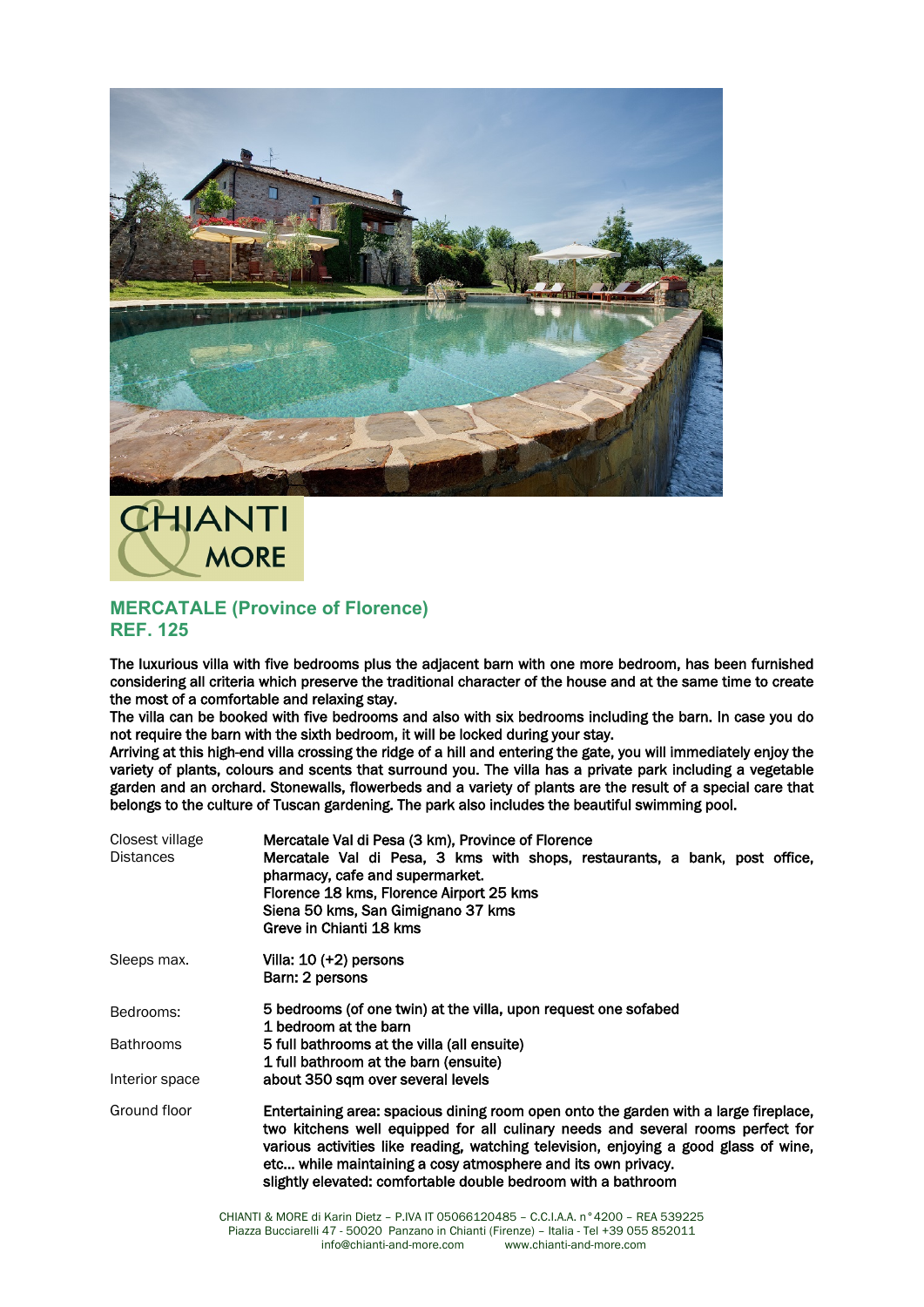| The barn is located a few meters outside the main building of the Villa and it offers<br>Barn<br>additional accommodation for two persons in a charming and typical atmosphere.<br>Ground floor: big open room with a lounge, a fireplace, a kitchen and its bathroom.<br>On the loft: suggestive bed room with a special lighting.<br>Garden<br>Meticulously kept, very spacious<br>Loggia and patio, stunning outside dining area<br>Patio<br>Very scenic, covered in mosaic decoration and surrounded by rolling Tuscan hills,<br>Swimming Pool<br>providing an extremely suggestive atmosphere.<br>Enjoy a relaxing water massage in a smaller circular pool adjacent to the main pool.<br>The area is provided with changing rooms and showers<br>Open from 30 April to 5 October<br>Very well equipped, located in the villa<br>Gym<br>Stunning, onto the Chianti landscape<br><b>Views</b><br>Very private<br>Location<br>Pets<br>Upon request<br>Parking lot<br>Yes<br>Oven, big refrigerator with freezer, microwave, dish washer, toaster, American<br>Kitchen equipment<br>coffee maker<br>Yes and dryer<br>Washing machine<br>Yes<br>Telephone<br>Yes, wifi<br>Internet<br>TV<br>Yes, SAT, SmartTV in the livingroom<br><b>Bluetooth</b><br>Yes<br>Yes, also window screens<br>Air Conditioning<br>8 January 2022 to 8 April 2022<br>Weekly rates<br>Villa Euro 6600 .- , Barn Euro 1000 .-<br>9 April 2022 to 3 June 2022<br>Villa Euro 9600 .- , Barn Euro 1250 .-<br>4 June 2022 to 9 October 2022<br>Villa Euro 11.000 .- , Barn Euro 1500 .-<br>10 October 2022 to 28 October 2022<br>Villa Euro 9600 .- , Barn Euro 1250 .-<br>29 October 2022 to 23 December 2022<br>Villa Euro 6600,-, Barn Euro 1000.-<br>24 December 2022 to 6 January 2023<br>Villa Euro 11.000 -, Barn Euro 1500 -<br>Inclusive<br>Maid service 5 hours on Monday, Wednesday and Friday<br>Bed linens are changed once a week<br>Bath linens and pool towels are changed twice a week<br>Pool towels, wifi Internet, parking, use of gym, use of mountain bikes<br>Welcome basket for the first breakfast<br>Vegetarian light welcome dinner (lasagne, wine, water, bread, fruit)<br>Sofabed Euro 200.- per person / week (when extra to 6 bedrooms), Baby bed Euro<br>Exclusive<br>and<br>100.- / week (when extra to 6 bedrooms), final cleaning and electricity Euro 600.-<br>payable<br>the<br>on<br>villa, final cleaning and electricity Euro 300.- barn<br>spot<br>It is mandatory to leave upon arrival Euro 600.- for the villa and Euro 300.- for the<br>barn, which covers the final cleaning, electricity, eventual extras from the wine<br>cellar, extra laundry, extra cleaning<br>Late arrival (after 7 pm): Euro 100.-<br>Heating (gas meter)<br>Tourist tax Euro 2.- per person over 14 years per night for a max of 7 nights<br>Euro 1.500 .-<br>Breakage deposit<br>& More<br><b>Views! Location! Equipment!</b> | 1st floor | four bedrooms (three doubles and one twin)<br>All bedrooms are equipped with a private bathroom;<br>wide living and sitting area with a large and typical Tuscan fireplace. The salon is<br>bright and is usable as a reading and resting area, but also as a studio.<br>The whole first floor is provided with air conditioning |
|-----------------------------------------------------------------------------------------------------------------------------------------------------------------------------------------------------------------------------------------------------------------------------------------------------------------------------------------------------------------------------------------------------------------------------------------------------------------------------------------------------------------------------------------------------------------------------------------------------------------------------------------------------------------------------------------------------------------------------------------------------------------------------------------------------------------------------------------------------------------------------------------------------------------------------------------------------------------------------------------------------------------------------------------------------------------------------------------------------------------------------------------------------------------------------------------------------------------------------------------------------------------------------------------------------------------------------------------------------------------------------------------------------------------------------------------------------------------------------------------------------------------------------------------------------------------------------------------------------------------------------------------------------------------------------------------------------------------------------------------------------------------------------------------------------------------------------------------------------------------------------------------------------------------------------------------------------------------------------------------------------------------------------------------------------------------------------------------------------------------------------------------------------------------------------------------------------------------------------------------------------------------------------------------------------------------------------------------------------------------------------------------------------------------------------------------------------------------------------------------------------------------------------------------------------------------------------------------------------------------------------------------------------------------------------------------------------------------------------------------------------------------------------------------------------------------------------------------------------------------------------------------------------------------------------|-----------|----------------------------------------------------------------------------------------------------------------------------------------------------------------------------------------------------------------------------------------------------------------------------------------------------------------------------------|
|                                                                                                                                                                                                                                                                                                                                                                                                                                                                                                                                                                                                                                                                                                                                                                                                                                                                                                                                                                                                                                                                                                                                                                                                                                                                                                                                                                                                                                                                                                                                                                                                                                                                                                                                                                                                                                                                                                                                                                                                                                                                                                                                                                                                                                                                                                                                                                                                                                                                                                                                                                                                                                                                                                                                                                                                                                                                                                                             |           |                                                                                                                                                                                                                                                                                                                                  |
|                                                                                                                                                                                                                                                                                                                                                                                                                                                                                                                                                                                                                                                                                                                                                                                                                                                                                                                                                                                                                                                                                                                                                                                                                                                                                                                                                                                                                                                                                                                                                                                                                                                                                                                                                                                                                                                                                                                                                                                                                                                                                                                                                                                                                                                                                                                                                                                                                                                                                                                                                                                                                                                                                                                                                                                                                                                                                                                             |           |                                                                                                                                                                                                                                                                                                                                  |
|                                                                                                                                                                                                                                                                                                                                                                                                                                                                                                                                                                                                                                                                                                                                                                                                                                                                                                                                                                                                                                                                                                                                                                                                                                                                                                                                                                                                                                                                                                                                                                                                                                                                                                                                                                                                                                                                                                                                                                                                                                                                                                                                                                                                                                                                                                                                                                                                                                                                                                                                                                                                                                                                                                                                                                                                                                                                                                                             |           |                                                                                                                                                                                                                                                                                                                                  |
|                                                                                                                                                                                                                                                                                                                                                                                                                                                                                                                                                                                                                                                                                                                                                                                                                                                                                                                                                                                                                                                                                                                                                                                                                                                                                                                                                                                                                                                                                                                                                                                                                                                                                                                                                                                                                                                                                                                                                                                                                                                                                                                                                                                                                                                                                                                                                                                                                                                                                                                                                                                                                                                                                                                                                                                                                                                                                                                             |           |                                                                                                                                                                                                                                                                                                                                  |
| CHIANTI & MORE di Karin Dietz - P IVA IT 05066120485 - C.C.LA.A. n°4200 - REA 539225                                                                                                                                                                                                                                                                                                                                                                                                                                                                                                                                                                                                                                                                                                                                                                                                                                                                                                                                                                                                                                                                                                                                                                                                                                                                                                                                                                                                                                                                                                                                                                                                                                                                                                                                                                                                                                                                                                                                                                                                                                                                                                                                                                                                                                                                                                                                                                                                                                                                                                                                                                                                                                                                                                                                                                                                                                        |           |                                                                                                                                                                                                                                                                                                                                  |